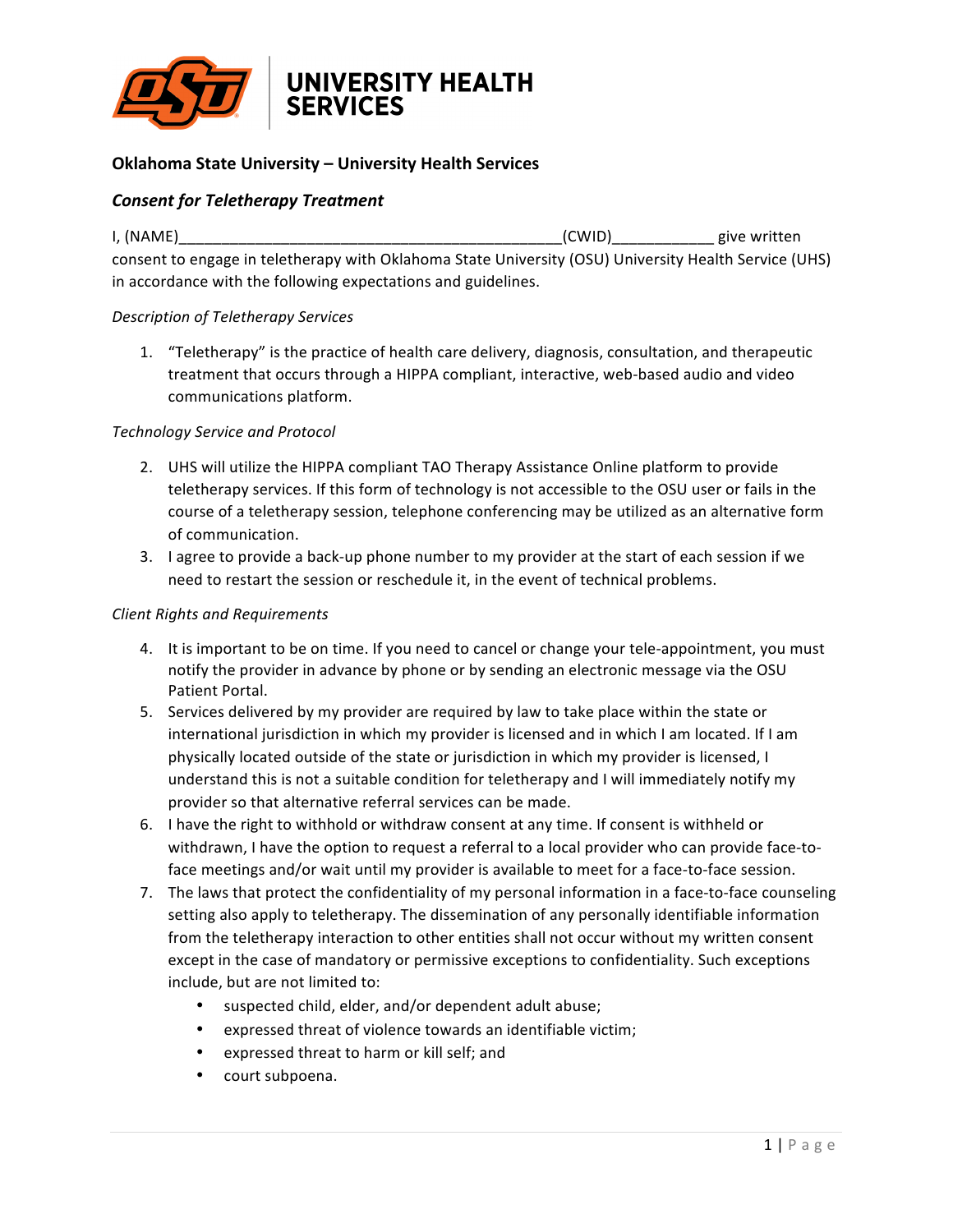

# UNIVERSITY HEALTH

- 8. I agree not to record and understand my provider will not record teletherapy sessions as doing so would breach confidentiality protocol.
- 9. I agree to be dressed as if I were attending a face-to-face session.
- 10. I agree to secure a private space that is free of distractions to conduct the teletherapy session.

### *Potential Risks of Teletherapy*

- 11. There are potential risks of video-conferencing that differ from in-person sessions. Risks may include, but are not limited to the possibility, despite reasonable efforts on the part of the provider, that:
	- The transmission of communication could be disrupted or distorted by technical failures.
	- Despite best efforts to ensure high encryption and secure technology, there is risk that the transmission and electronic storage of my personal information could be breached and accessed by unauthorized persons. I understand that it is important to use a secure internet connection rather than public/free Wi-Fi in order to reduce these risks.
	- While I may benefit from services offered via teletherapy, results cannot be guaranteed or assured.

#### *Contraindications for Teletherapy*

- 12. Your provider may determine that due to certain circumstances, teletherapy is not appropriate. I understand my provider may recommend that we resume in-person sessions and/or I will be provided referral information when necessary.
- 13. Teletherapy services may not be advised if I have experienced any of the following high risk concerns:
	- recent suicide attempt(s), psychiatric hospitalization, or active psychosis within the last 3 years
	- moderate to severe major depression or bipolar disorder symptoms
	- moderate to severe alcohol or drug abuse
	- severe eating disorders
	- repeated "acute" crises (e.g., occurring once a month or more frequently)

#### *Emergency protocol*

- 14. I understand that certain situations, including emergencies and mental health crises, are NOT appropriate for teletherapy services and that I will utilize appropriate urgent/emergency services in the event any of the following occur:
	- thoughts of hurting or killing myself or another person;
	- hallucinations;
	- being in a life threatening emergency of any kind;
	- experiencing an emotional crisis; and/or
	- being under the influence of alcohol or drugs.